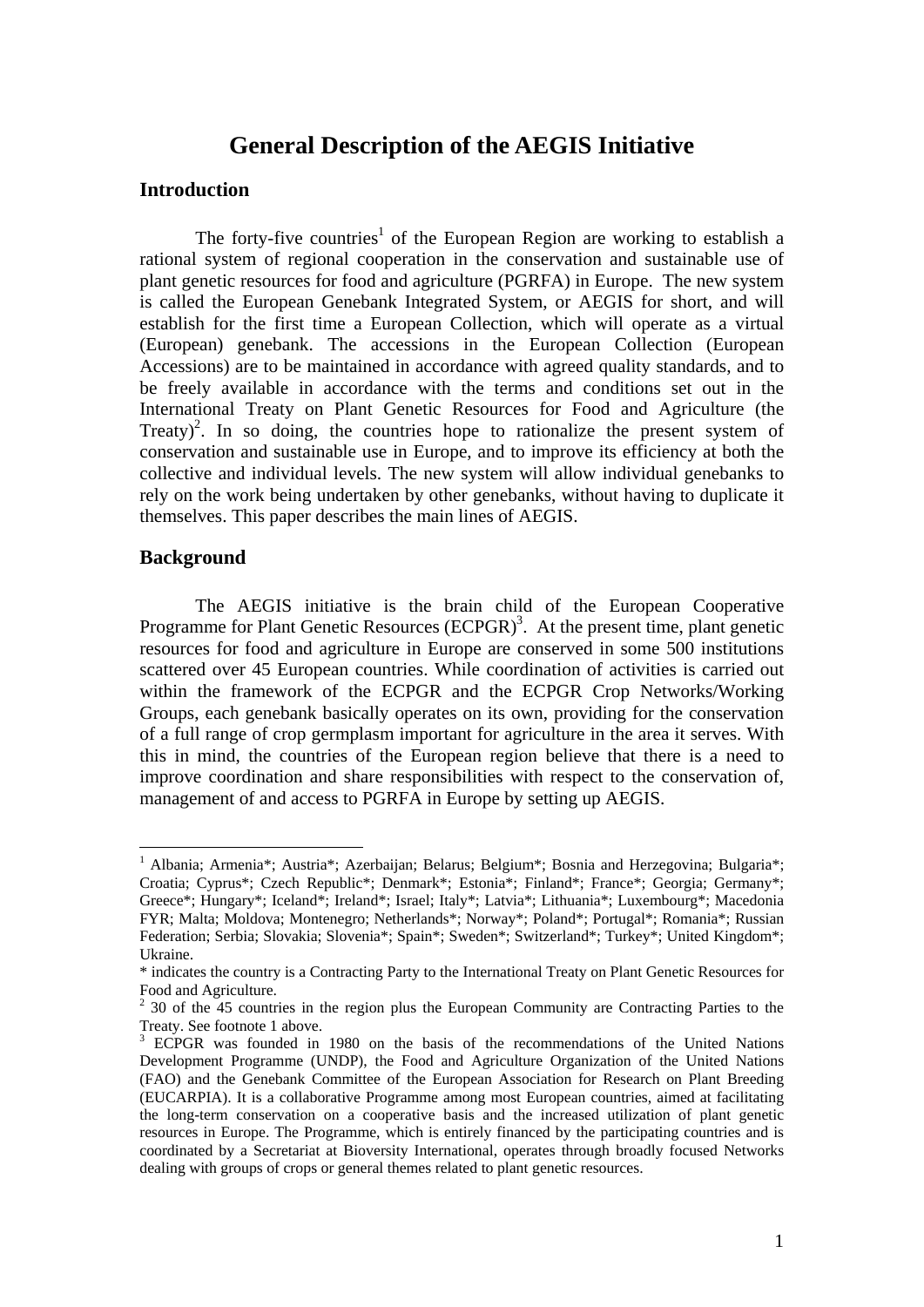The legal mechanism for establishing AEGIS will be a Memorandum of Understanding  $(MOU)$  entered into by eligible countries of the region<sup>4</sup> and the EC, setting out their commitments as full Members of AEGIS and the main lines of AEGIS. To be eligible for membership, the countries listed must be members of ECPGR, and either Contracting Parties to the Treaty or otherwise willing to make PGRFA under their jurisdiction available under the conditions of the Treaty. The MOU will come into force on its signature by at least 10 eligible countries. The MOU will be supplemented by a series of Associate Member Agreements, concluded at the national level with individual genebanks that wish to become part of AEGIS. The Associate Member Agreements will be entered into by the genebanks with the ECPGR National Coordinator for the country concerned, who undertakes to work with the genebank in implementing AEGIS, and who is ultimately responsible for overseeing the genebank's compliance with its obligations under the agreement.

# **Objectives of AEGIS**

The objectives of AEGIS are set out in the MOU. They are in essence to create an integrated system for plant genetic resources for food and agriculture in Europe, aimed at conserving genetically unique accessions that are important for Europe and making them readily available and easily accessible for breeding and research. *Ex situ* conservation of those accessions, called European Accessions together forming the European Collection, will be carried out in accordance with common agreed quality standards, independently of where the accessions are physically located, and will be made available in accordance with the terms and conditions of the Treaty.

# **AEGIS and the Treaty**

 AEGIS will be developed and operate within the framework of the Treaty in a manner consistent with the Treaty's objectives<sup>5</sup>. In its Article 5, the Treaty calls for the development of an efficient and sustainable system of *ex situ* conservation: AEGIS will be the response of the European region to that call. More generally, AEGIS will provide a mechanism for regional cooperation in the implementation of the Treaty in the European region. Wherever possible, AEGIS will use the Treaty's mechanisms, procedures and instruments, including the Standard Material Transfer Agreement (SMTA), and will thereby contribute to its effective implementation.

#### **The Benefits of AEGIS**

The main benefits of AEGIS will be:

¾ Improved collaboration among European countries and a stronger unified Europe;

<u>.</u>

<sup>4</sup> See footnote 1 above.

 $<sup>5</sup>$  The objectives of the Treaty, as set out in Article 1 of the Treaty are the conservation and sustainable</sup> use of plant genetic resources for food and agriculture and the fair and equitable sharing of the benefits arising out of their use, in harmony with the Convention on Biological Diversity, for sustainable agriculture and food security.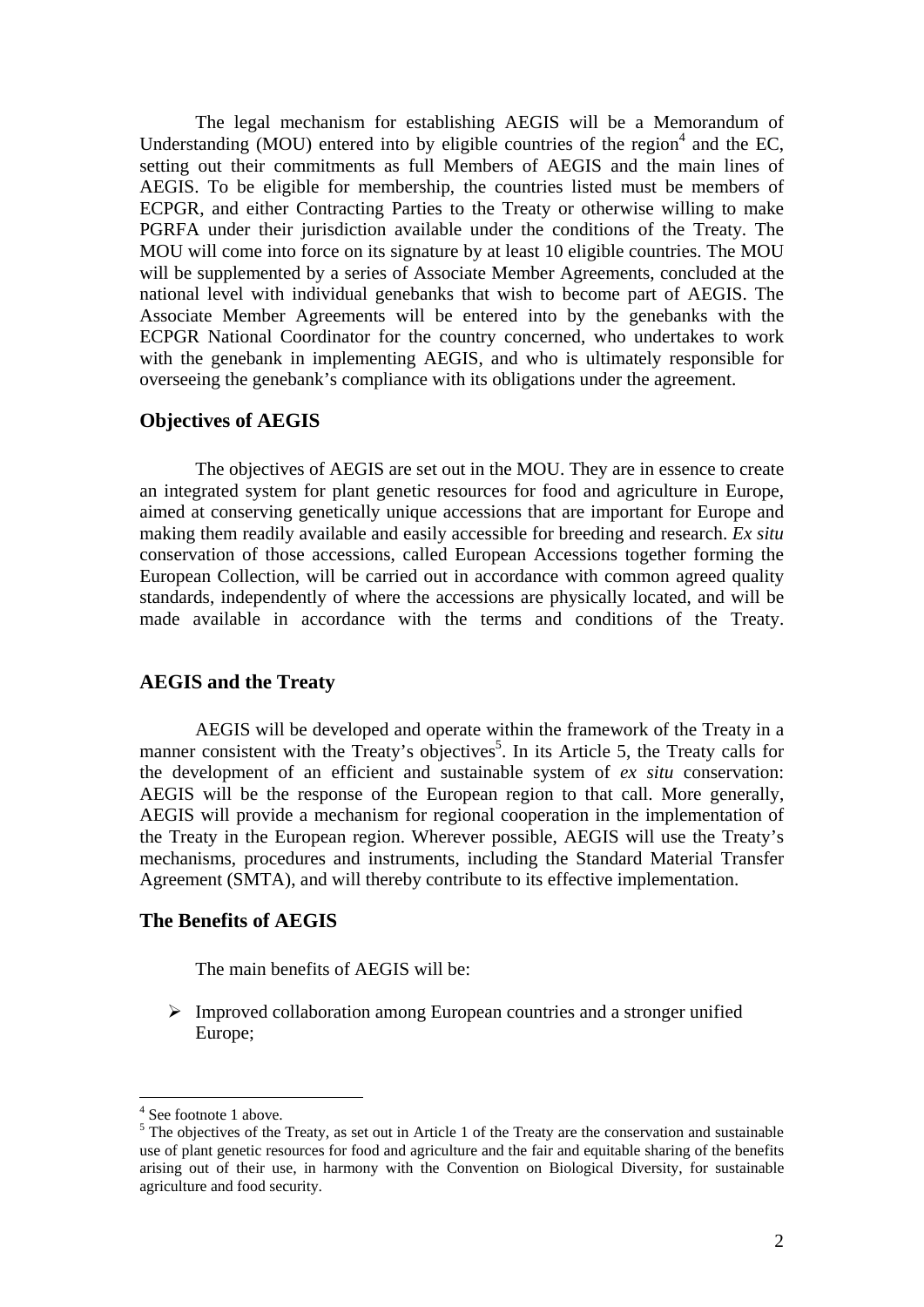- a. Cost-efficient conservation activities within and between European genebanks;
- b. Reduced redundancy in European collections;
- c. Improvement of quality standards for conservation, information management and the facilitation of use of conserved germplasm across Europe;
- d. More effective and better quality regeneration;
- e. Facilitated access to all the germplasm included in AEGIS;
- f. Improved security of germplasm through standardized commitments and safety-duplication;
- g. Improved linkages between *ex situ* and *in situ* conservation as well as linkages with users:
- h. Improved sharing of knowledge and information.

# **How AEGIS will work**

1

#### ¾ **The European Collection**

The concept of a European Collection is at the very heart of AEGIS. The European Collection will be, in essence, operated as a virtual European genebank, made up of the genetically unique accessions that are important for Europe (European Accessions<sup>6</sup>), selected according to agreed criteria, and organized on a crop genepool specific basis.

Each AEGIS Member can, at its own discretion, propose accessions as European Accessions. The only precondition is that the accessions must be free from any third party obligations or restrictions, i.e. they must be freely available. The AEGIS Member will submit its proposals to the appropriate ECPGR Crop Network/Working Group, through the ECPGR Secretariat, for consideration within a European context. The Crop Network or Working Group will make technical recommendations on each of the proposals and recommend to each country which proposed accessions qualify as European Accessions. It is then up to the individual Member concerned whether or not to register the accession as a European Accession. Once it has done so, then the Member concerned must notify the registered European Accession to the **European Plant Genetic Resources Search Catalogue (EURISCO)** through its National Inventory System7 . Each AEGIS Member is responsible for keeping the list of European Accessions within its jurisdiction under review, in light of the need to maintain a rational system of "*ex situ*" conservation.

The task of identifying, managing and distributing the European Accessions lies with the genebanks and other institutions participating in AEGIS (i.e. the AEGIS Associate Members) where those accessions are located. European Accessions are to be managed in accordance with management standards proposed for each crop genepool by the respective ECPGR Crop Working Group and approved by the

<sup>&</sup>lt;sup>6</sup> The provisions concerning the registration, management and availability of European Accessions are set out in a series of General Principles in the MOU.

 $<sup>7</sup>$  It is of course also responsible for requesting the removal of the European Accessions within its</sup> jurisdiction from EURISCO if it withdraws from AEGIS.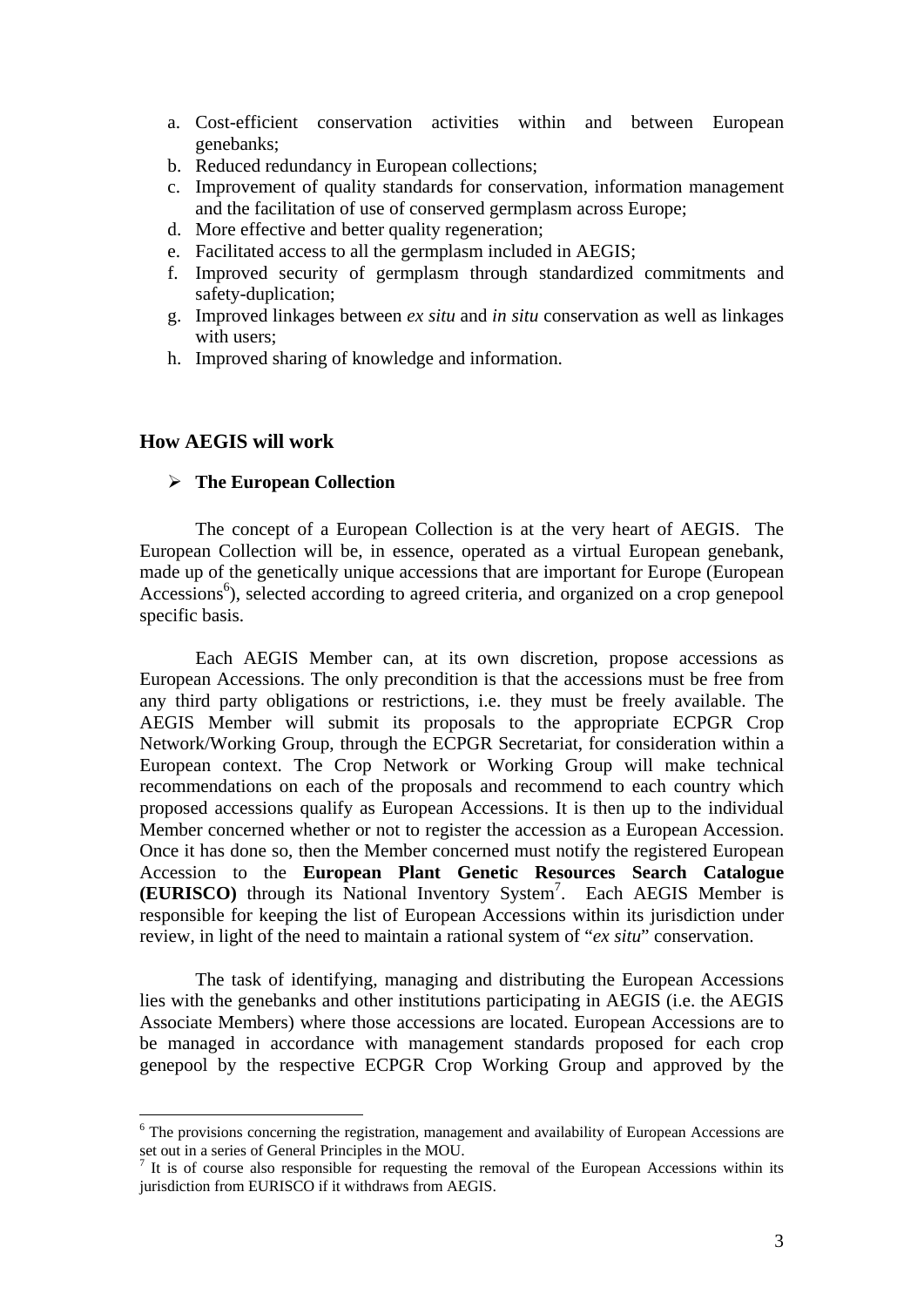ECPGR Steering Committee. All European Accessions must be safety duplicated as soon as possible.

All European Accessions must be made freely available for research, breeding and training for food and agriculture. Accessions of crops listed in Annex 1 to the Treaty must be made available under the Standard Material Transfer Agreement (SMTA). Accessions of non-Annex 1 crops are to be made available under the SMTA with an explanatory note, in the same way as authorized by the Governing Body of the Treaty for the CG Centres.

European Accessions accessed for non-food and agricultural purposes, i.e. purposes not covered by Article 12.3.a of the Treaty, are to be made available on terms and conditions to be agreed on a case by case basis between the Recipient and the Associate Member concerned. In all cases public domain accession-level information will be made available, as well as non-confidential characterization and evaluation data.

# ¾ **The Relationship of AEGIS with the ECPGR**

In order to eliminate unnecessary bureaucracy, AEGIS will operate within the framework of the ECPGR using the institutional machinery developed by ECPGR:

- a. The **ECPGR Steering Committee** will have overall responsibility and oversight over the operation of AEGIS;
- b. The **ECPGR Secretariat** will provide support and coordination;
- c. The **ECPGR Crop Networks/Working Groups** will provide technical support, including through the preparation and coordination of Crop Conservation Work Plans and recommendations regarding proposed European Accessions;
- d. The **ECPGR Documentation and Information Network** will provide information infrastructure, including reporting services through EURISCO and the National Inventory System; and
- e. **National ECPGR Coordinators** will also act as coordinators for AEGIS within their own countries, and will serve as focal points for interactions with the ECPGR Crop Networks and Working Groups, as well as serving as the link with Associate Members in their own countries and promoting and coordinating the designation of European Accessions and the development and management of the European Collection as a whole.

# ¾ **The Role of Associate Members in AEGIS**

Associate Members are at the cutting edge of AEGIS: they are the ones that actually carry the brunt of managing the European Accessions that collectively form the European Collection. Associate Members will include genebanks and other institutions holding collections or providing PGRFA conservation related services such as information, evaluation and characterization services, regeneration and plant health services.